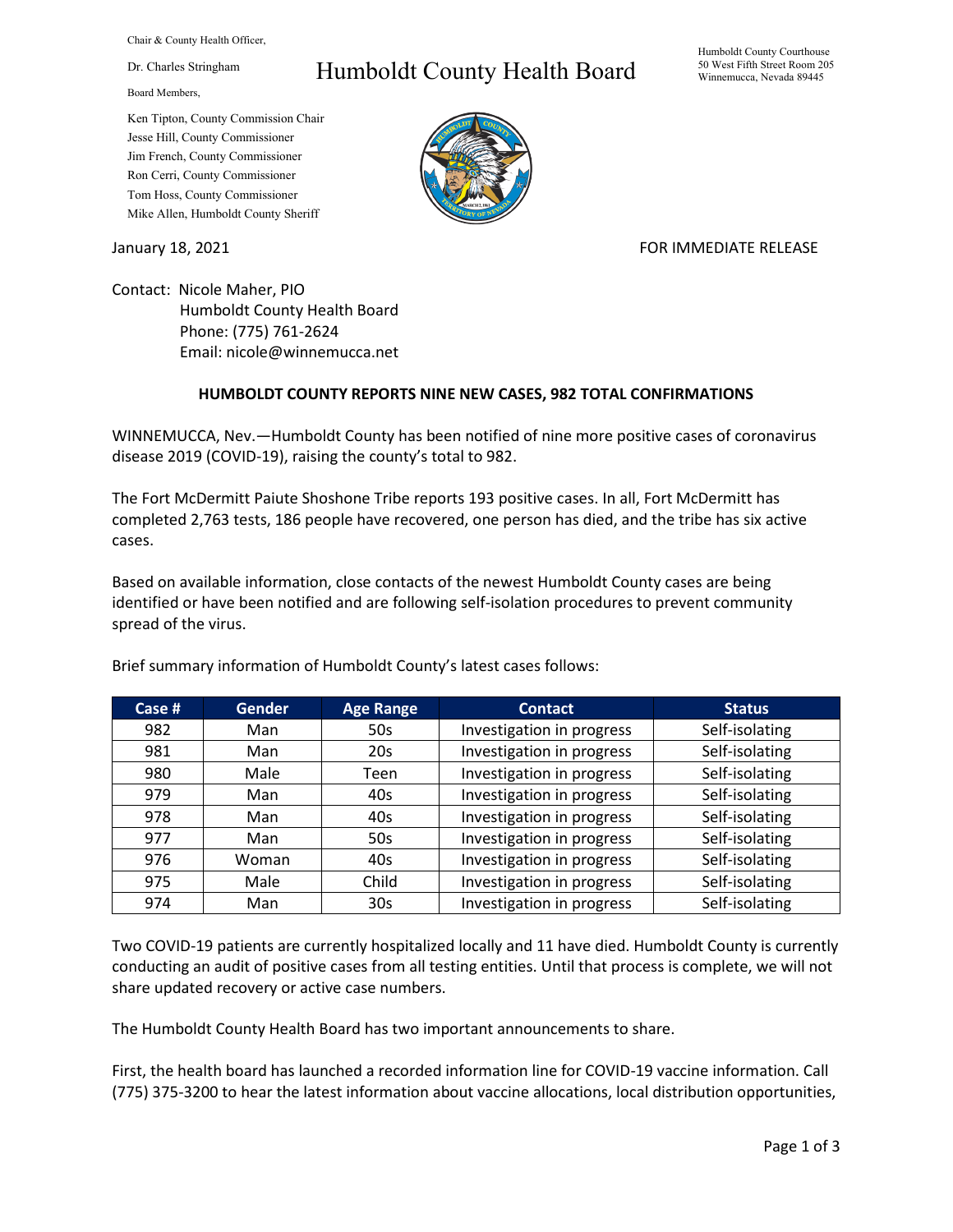and changes as they occur. The line will be updated with new information every Monday and Thursday or as needed, so please call frequently to stay up to date.

Also, just a reminder that later today, Humboldt County Health Officer Charles Stringham, MD, will present "Ask Me Anything About COVID-19."

Beginning at 6 p.m., Monday, January 18, Dr. Stringham will answer community members' questions about anything related to COVID-19; no questions are off limits.

This is the second "Ask Me Anything" presentation Dr. Stringham has presented. "We had such great participation and a great variety of questions last month," he said. "I'm really looking forward to helping people continue to get the answers they need."

Humboldt County will host the forum. Local residents can join by telephone or via teleconference on their computers, tablets or telephones. Residents will have the chance to ask questions live during the meeting, or to submit a question via the program's chat function.

To join Monday's meeting[, click here](https://teams.microsoft.com/dl/launcher/launcher.html?url=%2F_%23%2Fl%2Fmeetup-join%2F19%3Ameeting_MWEyYWNiZjEtMTc5ZS00MGUxLWExOWUtMGJiY2U4ZDkwYWE2%40thread.v2%2F0%3Fcontext%3D%257b%2522Tid%2522%253a%25221f916fc9-42a5-4df4-aa73-a286ee089776%2522%252c%2522Oid%2522%253a%2522cc14fbfb-410c-489e-96a2-434de4c55b04%2522%257d%26anon%3Dtrue&type=meetup-join&deeplinkId=c215b397-b0ca-4c09-82d9-3c79966c3770&directDl=true&msLaunch=true&enableMobilePage=true&suppressPrompt=true) just prior to the 6 p.m. start time and follow the prompts for audio and video controls. Or, call in (audio only) at (702) 935-0127 and press conference ID 375 007 60# at the prompt.

To prevent the spread of COVID-19 in Humboldt County:

- Stay home to limit exposure, and wear a facial covering if going out in public is necessary.
- Maintain 6 feet of distance from other people at all times.
- Wash hands often with soap and water for at least 20 seconds. If soap and water are not available, use an alcohol-based hand sanitizer.
- Avoid visiting sick people or those who are self-isolating.
- Avoid touching eyes, nose, and mouth.
- Cover coughs and sneezes with a tissue, and throw the tissue in the trash.
- Clean and disinfect frequently touched objects and surfaces.
- Self-isolate if they have had a known exposure, or if they are awaiting COVID-19 test results.
- Stay informed. The COVID-19 situation is changing frequently. Up-to-date information is available on the Centers for Disease Control and Prevention (CDC) [website.](http://www.cdc.gov/coronavirus/2019-ncov/index.html)

COVID-19 testing locations in Humboldt County include:

- **Humboldt General Hospital Screening Clinic** Offers drive-thru screening for asymptomatic persons from 8 a.m. to 5 p.m. Monday through Friday (closed from noon to 1 p.m. for lunch), and byappointment screening with a provider for symptomatic persons from 8 a.m. to 5 p.m. Monday through Friday (closed from noon to 1 p.m. for lunch; call 775-623-5222, ext. 1379 to schedule an appointment). Located at 51 E. Haskell Street, across from Humboldt General Hospital.
- **Golden Valley Medical Center** Private clinic owned by Nevada Gold offers screening for asymptomatic and symptomatic persons. Call (775) 625-4653 for an appointment.
- **Ridley's Pharmacy** Offers in-vehicle, self-administered asymptomatic and symptomatic testing. Go [here](https://www.doineedacovid19test.com/Winnemucca_NV_1098.html) and follow the prompts to schedule an appointment.
- **HGH Emergency Department**  Those who experience severe COVID-like symptoms should go directly to the HGH Emergency Department, which is open 24 hours a day, or call 9-1-1 for